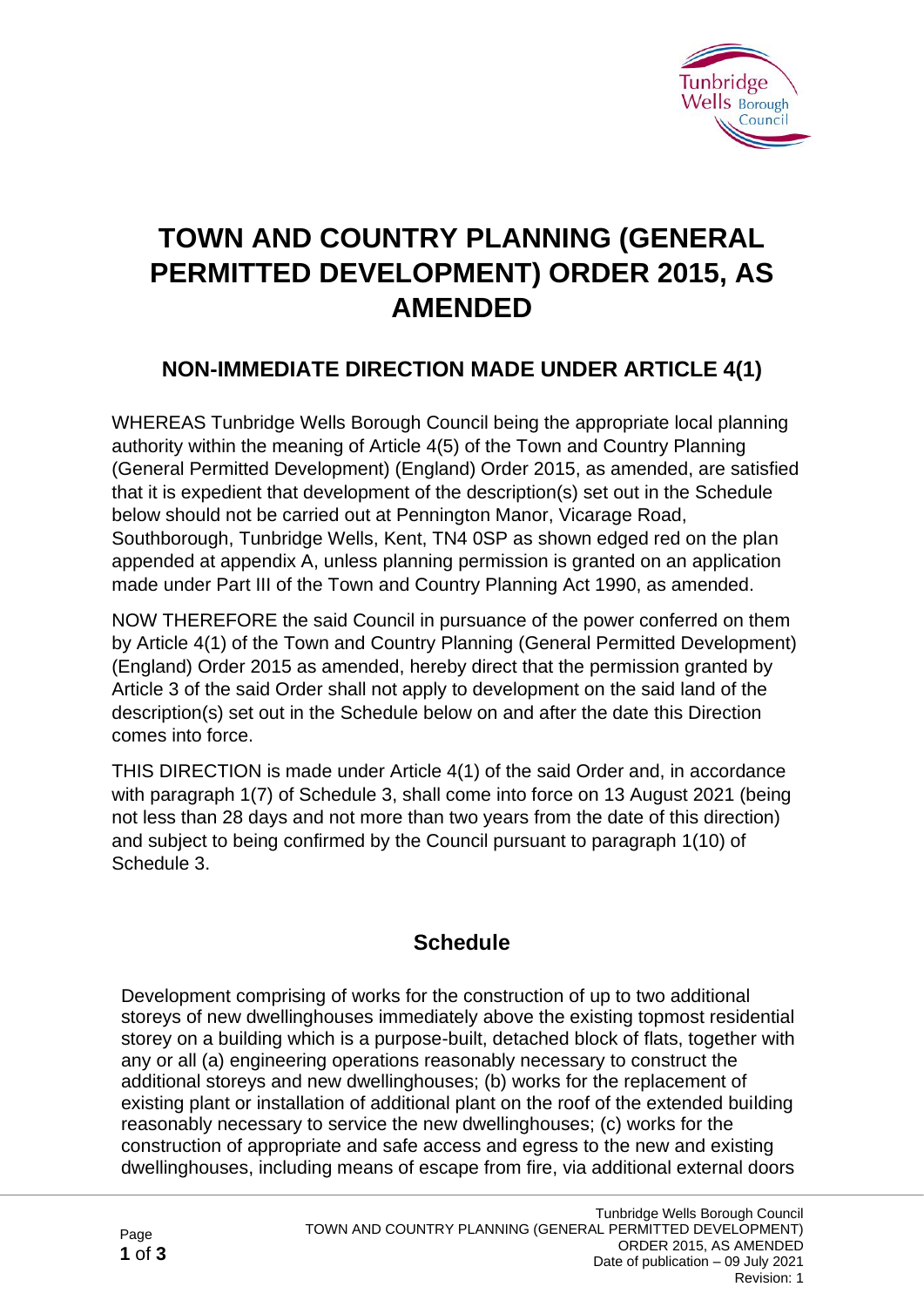or external staircases; (d) works for the construction of storage, waste or other ancillary facilities reasonably necessary to support the new dwellinghouses. being development comprised within Class A of Part 20 of Schedule 2 to the said 2015 Order (as amended)

#### **Made under the Common Seal of Tunbridge Wells Borough Council this 8 day of July 2021**



### **Confirmed under the Common Seal of Tunbridge Wells Borough Council this 12 day of August 2021**

The Common Seal of the Council was affixed to this Direction in the presence of Claudette Valmond **Authorised Signatory** 



 $819$